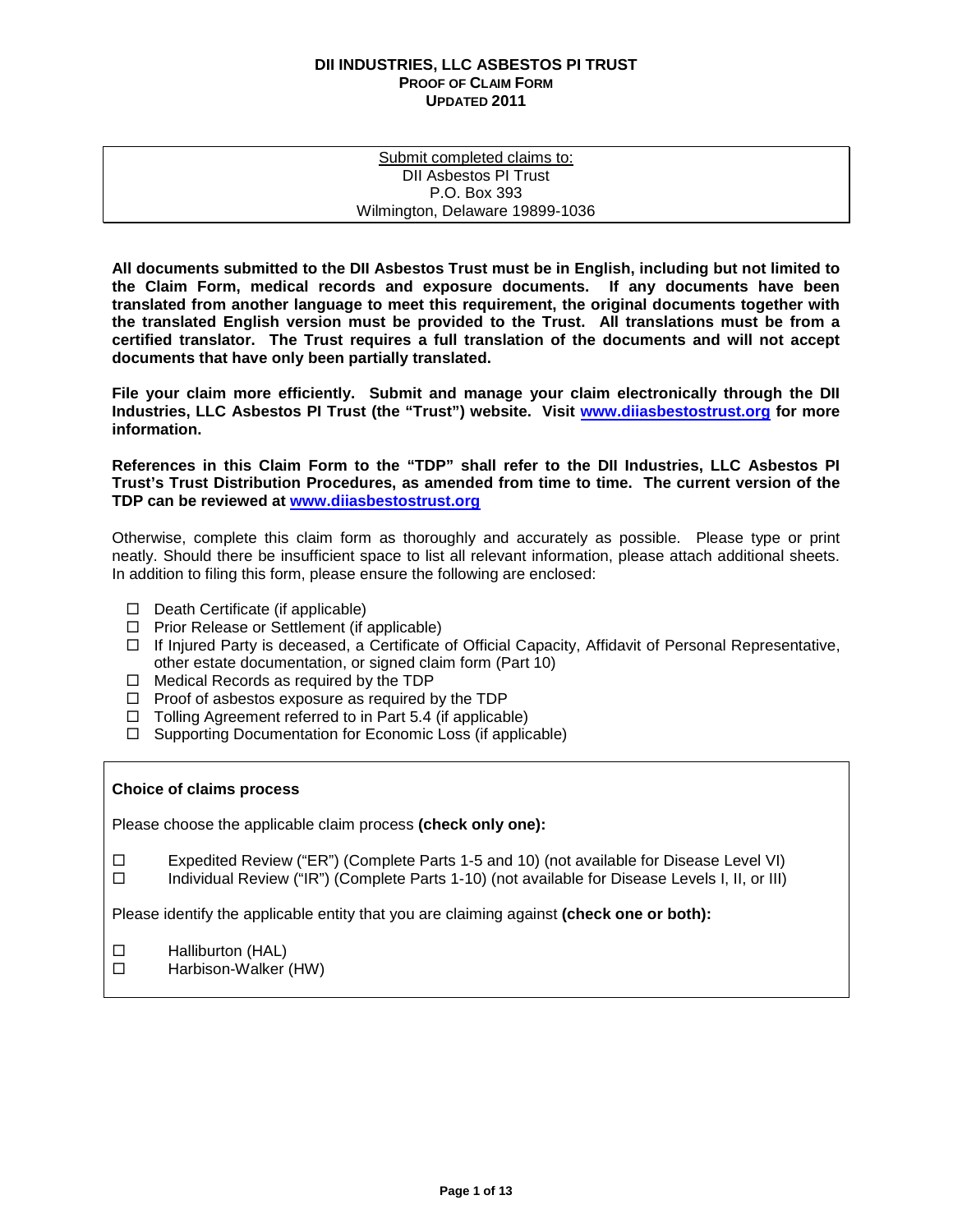An Indirect Claim is:

*"a Claim or Demand that (a) is based upon a right of contribution, reimbursement, subrogation, indemnity (whether arising by contract or by operation of law) or virile share (as those terms are defined by the non-bankruptcy law of any relevant jurisdiction), or similar Claims or Demands, whether or not such Claim or Demand is reduced to judgment, liquidated, un-liquidated, fixed, contingent, matured, un-matured, disputed, undisputed ,legal, equitable, secured, or unsecured, whether or not the facts or legal bases therefore are known or unknown, and regardless of whether in the nature of, or sounding in, contract, tort, warranty, guarantee, contribution, joint and several liability, subrogation, reimbursement, indemnity, statutory right, conspiracy, conducting a fraudulent defense, or any other theory of law, equity, or admiralty and (b) asserts liability or responsibility, directly or indirectly, arising out of, attributable to, or resulting from, an Asbestos PI Trust Claim"*

A claim filed by the surviving spouse, heirs or representatives of the estate is not an indirect claim.

Is this an Indirect Claim?

 $\square$  Yes  $\square$  No

If you answered "yes," please complete this form and the Trust's Indirect Claims Proof of Claim Form, which is available at [www.diiasbestostrust.org:](http://www.diiasbestostrust.org/)

A "Foreign Claim" is an Asbestos PI Trust Claim with respect to which the claimant's exposure to an asbestos-containing product for which any Halliburton Entity or Harbison-Walker Entity has legal responsibility occurred outside of the United States and its Territories and Possessions, and outside of the Provinces and Territories of Canada.

Is this a Foreign Claim?

 $\square$  Yes  $\square$  No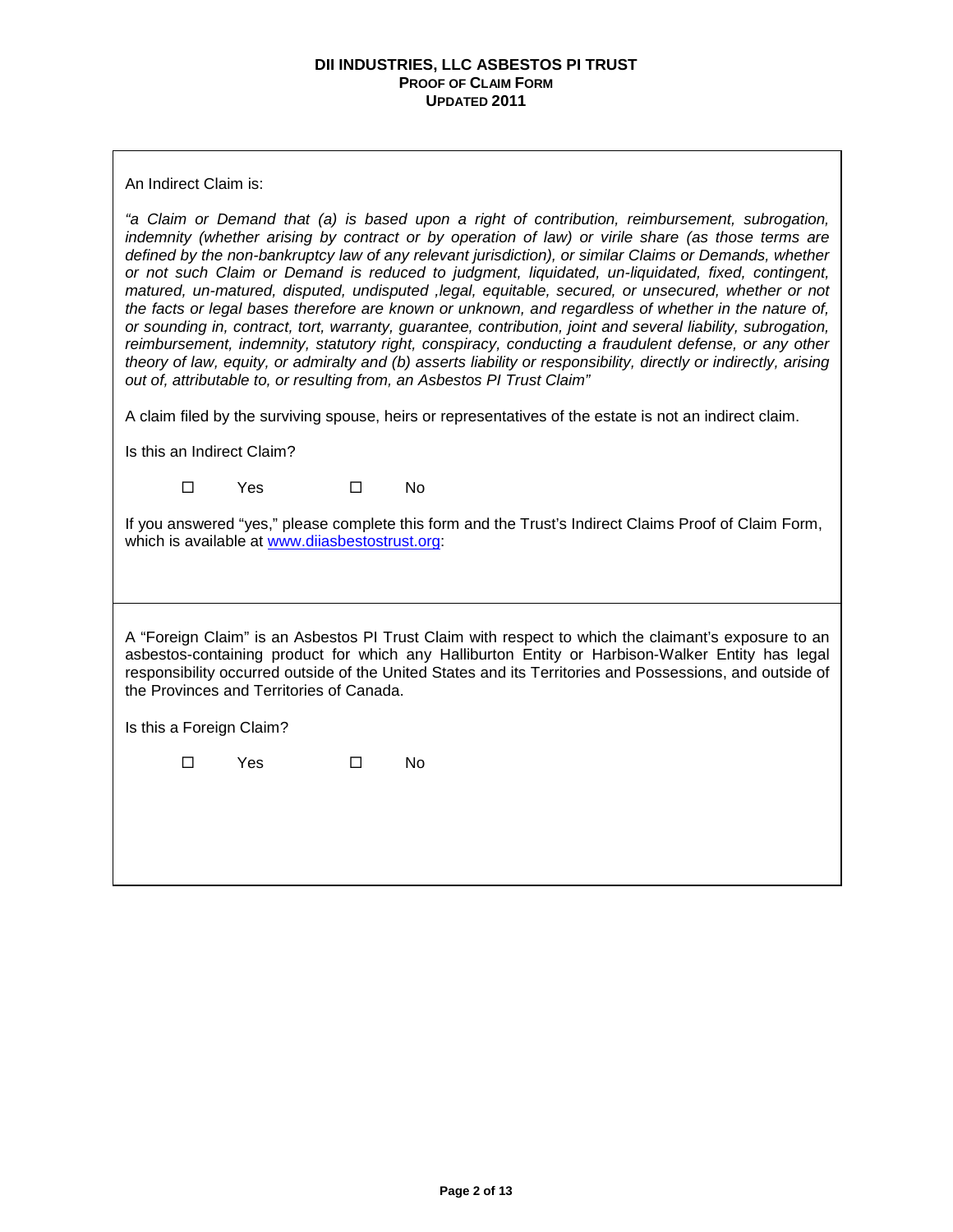# **Representation**

| If counsel represents either the Injured Party or the person with legal authority to file this claim on behalf<br>of the Injured Party and/or the Injured Party's estate, please print or type the following information: |                                          |        |  |  |
|---------------------------------------------------------------------------------------------------------------------------------------------------------------------------------------------------------------------------|------------------------------------------|--------|--|--|
|                                                                                                                                                                                                                           |                                          | (MI)   |  |  |
| (First)                                                                                                                                                                                                                   |                                          |        |  |  |
|                                                                                                                                                                                                                           |                                          |        |  |  |
| 4. Attorney Phone: (                                                                                                                                                                                                      |                                          |        |  |  |
|                                                                                                                                                                                                                           | (First)                                  | (MI)   |  |  |
|                                                                                                                                                                                                                           |                                          |        |  |  |
| Part 1: Injured Party Information                                                                                                                                                                                         |                                          |        |  |  |
| (Last)                                                                                                                                                                                                                    | (First)                                  | (MI)   |  |  |
|                                                                                                                                                                                                                           |                                          |        |  |  |
| 1.3 Gender: Male _______ Female ______                                                                                                                                                                                    | 1.4 Date of Birth: $\frac{1}{(mm)}$ (dd) | (yyyy) |  |  |
| 1.5<br>Is Injured Party living? Yes ______ No _____                                                                                                                                                                       |                                          |        |  |  |
| 1.6<br>If Injured Party is living and not represented by counsel, please complete the following:                                                                                                                          |                                          |        |  |  |
| 1.6.a<br>Mailing Address: ____________<br>(Street/PO Box)                                                                                                                                                                 |                                          |        |  |  |
|                                                                                                                                                                                                                           | (City/State/Zip)                         |        |  |  |
| Daytime Phone: () ________- - _________<br>1.6.b                                                                                                                                                                          |                                          |        |  |  |
| 1.6.c                                                                                                                                                                                                                     |                                          |        |  |  |
| 1.7<br>If Injured Party is deceased, please complete the following: (Death Certificate must be<br>enclosed)                                                                                                               |                                          |        |  |  |
| 1.7.a<br>Date of death: $\frac{1}{(mm)}$ $\frac{1}{(dd)}$ $\frac{1}{(yyyy)}$                                                                                                                                              |                                          |        |  |  |
| 1.7.b<br>Was death asbestos-related?  Yes _______  No _____                                                                                                                                                               |                                          |        |  |  |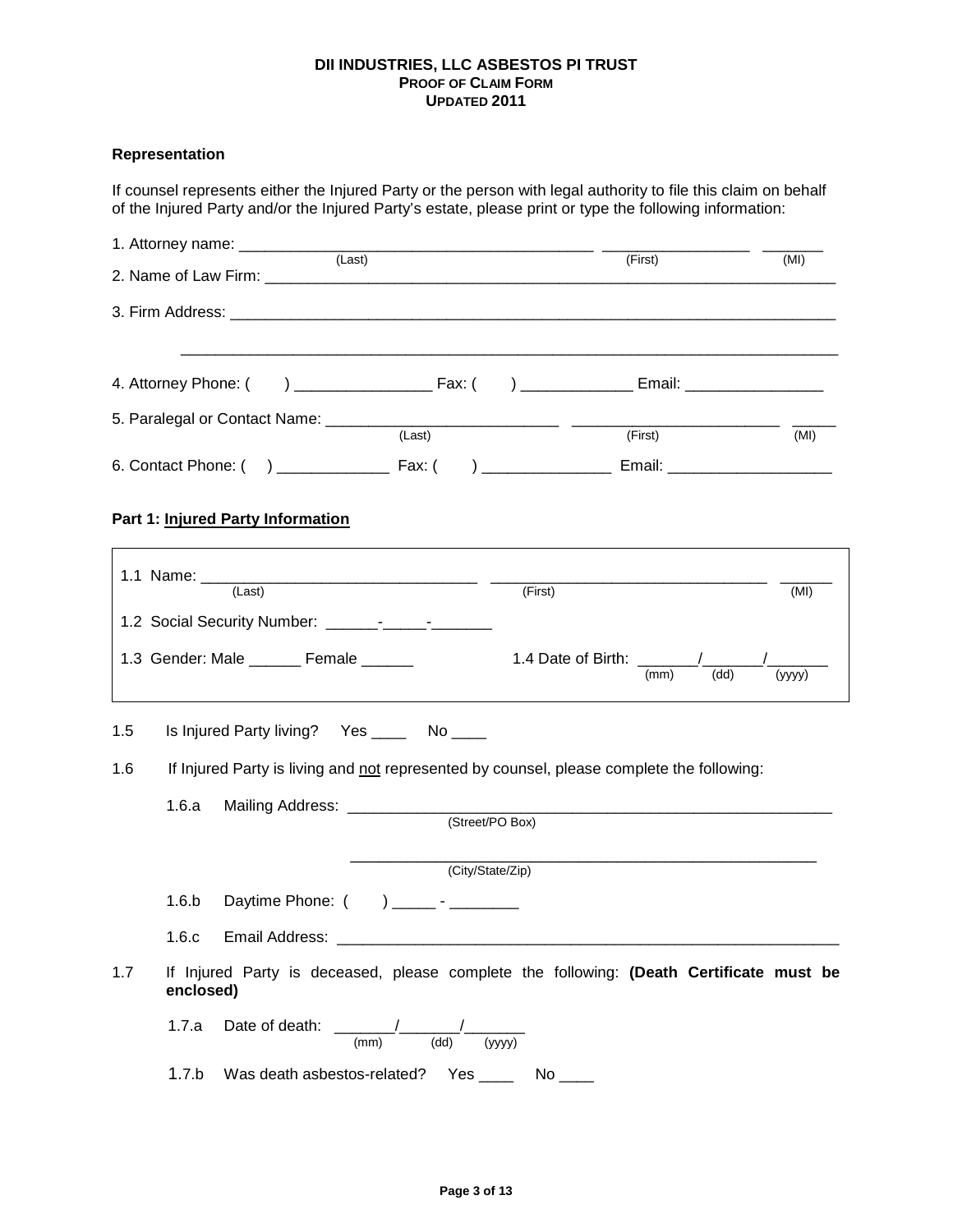1.8 If the Injured Party is deceased, please indicate the following for the person filing the claim on behalf of the Injured Party and/or Injured Party's estate. **(Note: Certificate of Official Capacity, Personal Representative Affidavit, other estate documentation, or the signed claim form (Part 10) must be enclosed. The Personal Representative Affidavit is available on the website).**

| 1.8.a            |                                                  |                  |                       |      |
|------------------|--------------------------------------------------|------------------|-----------------------|------|
| 1.8 <sub>b</sub> | (Last)                                           |                  | (First)               | (MI) |
| 1.8.c            | Mailing Address: ___________________________     | (Street/PO Box)  |                       |      |
|                  |                                                  | (City/State/Zip) |                       |      |
| 1.8.d            |                                                  |                  |                       |      |
| 1.8.e            |                                                  |                  |                       |      |
| 1.8.f            | Relationship to Injured Party: _________________ |                  | (Spouse, Child, etc.) |      |

# **Part 2: Diagnosed Asbestos-Related Injuries**

2.1 Place an X next to the highest (most serious) asbestos-related Disease Level that has been diagnosed for the Injured Party and for which medical documentation is attached to this claim form. See TDP for a listing of the specific medical criteria and records that must be enclosed for each Disease Level. (**Check only the most serious)**

|   | Level       | <b>Scheduled Disease</b>                                                                                                                                                                                               |  |  |
|---|-------------|------------------------------------------------------------------------------------------------------------------------------------------------------------------------------------------------------------------------|--|--|
| □ | VIII        | <b>Mesothelioma</b>                                                                                                                                                                                                    |  |  |
| □ | VII         | <b>Lung Cancer I</b>                                                                                                                                                                                                   |  |  |
| □ | VI          | <b>Lung Cancer 2 (Individual Review Only)</b>                                                                                                                                                                          |  |  |
|   | $\mathbf v$ | <b>Other Cancer</b><br>□ Colo-rectal<br>Laryngeal<br>⊔<br>Esophageal<br>$\Box$<br>Pharyngeal<br>□<br>$\Box$ Stomach<br>$\Box$ Other:<br>(Individual Review Only)                                                       |  |  |
| □ | IV          | <b>Severe Asbestosis</b> (ILO of 2/1 or greater, or asbestosis determined by pathology<br>plus (a) TLC less than 65% or (b) FVC less than 65% plus FEVI/FVC ratio greater<br>than 65%)                                 |  |  |
| □ | Ш           | <b>Asbestosis/Pleural Disease (Expedited Review Only)</b><br>(Bilateral Asbestos-Related Non-Malignant Disease plus (a) TLC less than 80% or<br>(b) FVC less than 80% and FEV1/FVC ratio greater than or equal to 65%) |  |  |
| □ | Ш           | <b>Asbestosis/Pleural Disease (Expedited Review Only)</b><br>(Bilateral Asbestos-Related Non-Malignant Disease)                                                                                                        |  |  |
| □ |             | <b>Other Asbestos Disease (Expedited Review Only)</b>                                                                                                                                                                  |  |  |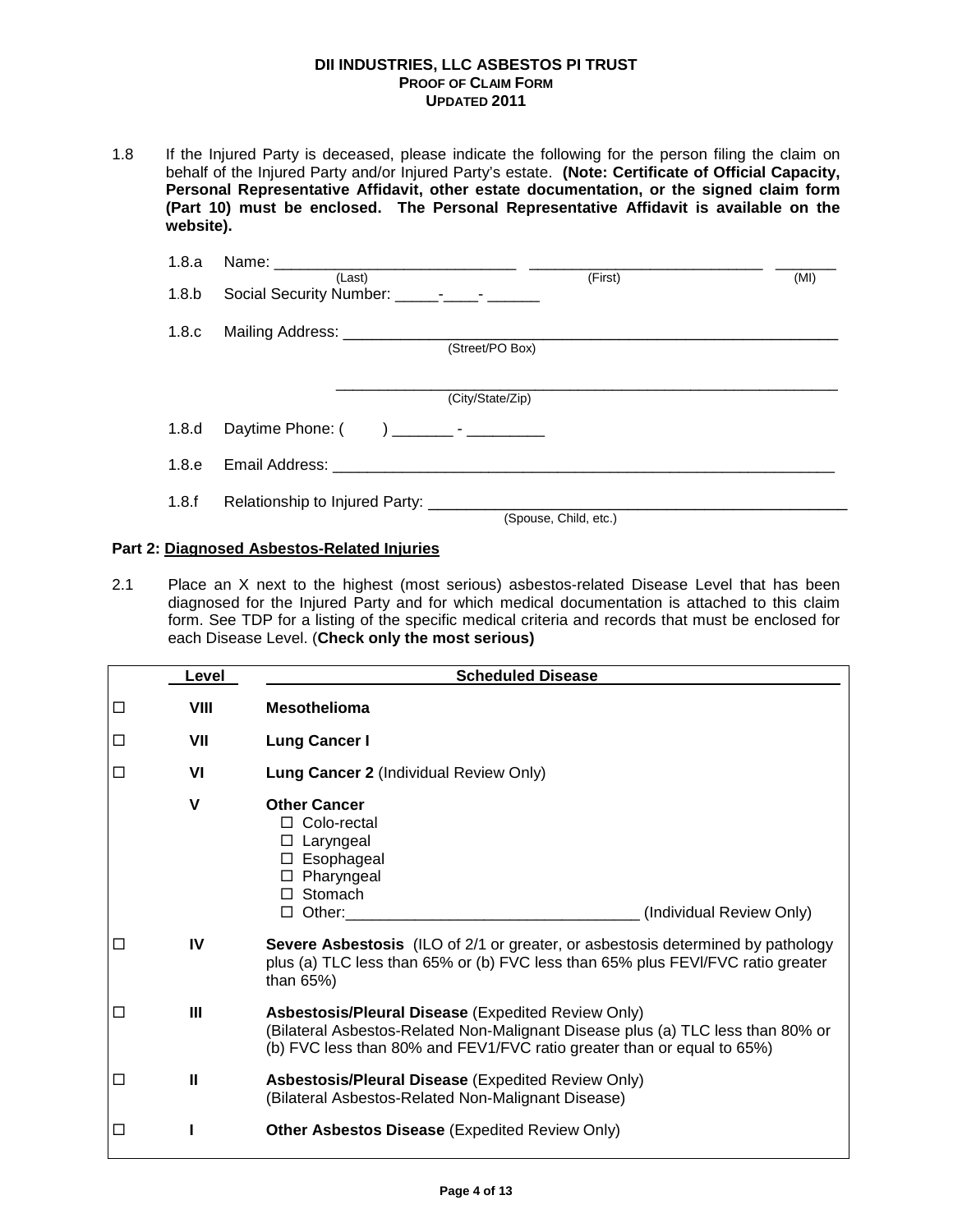- 2.2 Date of Diagnosis: \_\_\_\_\_\_/\_\_\_\_\_\_\_/\_\_\_\_\_\_\_ (mm) (dd) (yyyy)
- 2.3 Has the Injured Party been diagnosed with a Scheduled Disease other than the diagnosis identified in part 2.2? This request excludes medical or legal evaluations by purely consulting experts that are protected by a privilege under applicable state law that has not been waived.
	- Yes \_\_\_\_ No \_\_\_\_

If the answer is "Yes," please provide a copy of the report that makes the diagnosis, even if it was made by an excluded doctor. A list of excluded doctors is available on the Trust's website.

# **The claims must meet the relevant medical criteria and be supported by appropriate medical documentation as defined in the TDP. The presumptive medical criteria for the Disease Categories set forth above are included in the TDP.**

 $\Box$  For claims filed against a Halliburton or Harbison-Walker entity, or any other asbestos defendant in the tort system prior to the DII Petition Date (December 16, 2003), please check this box if you have filed a physical examination report with another asbestos–related personal injury settlement trust or have available such a report by an examining physician engaged by the claimant or his or her law firm.

# **Part 3: Halliburton or Harbison-Walker or Other Asbestos Exposure**

Complete this Part to demonstrate the necessary Company Exposure, Significant Occupational Exposure and/or Five Years Cumulative Occupational Exposure as required by the TDP for the Disease Level claimed. Proof of exposure must be enclosed as required by the TDP and the Instructions. To meet the presumptive exposure requirements for Expedited Review, the Injured Party must show:

- (i) for all Disease Levels, Company Exposure prior to December 31, 1982;
- (ii) for Disease Level II, six months Company Exposure prior to December 31, 1982, plus five years cumulative occupational exposure; and
- (iii) for Disease Levels III, IV, V, VII, six months Company Exposure prior to December 31, 1982, plus Significant Occupational Exposure.

If the Injured Party cannot meet the relevant presumptive exposure requirements for a Disease Level eligible for Expedited Review, the Injured Party may elect Individual Review of his or her claim by checking the appropriate box on page 1 of this form.

It is not necessary to provide the Injured Party's complete asbestos exposure history; instead, provide only sufficient information to meet the applicable TDP requirements. However, if you have elected to file as an Individual Review claim, then you may want to provide all Company Exposure so that the Trust can consider the extent to which your Company Exposure exceeds the minimum presumptive amount.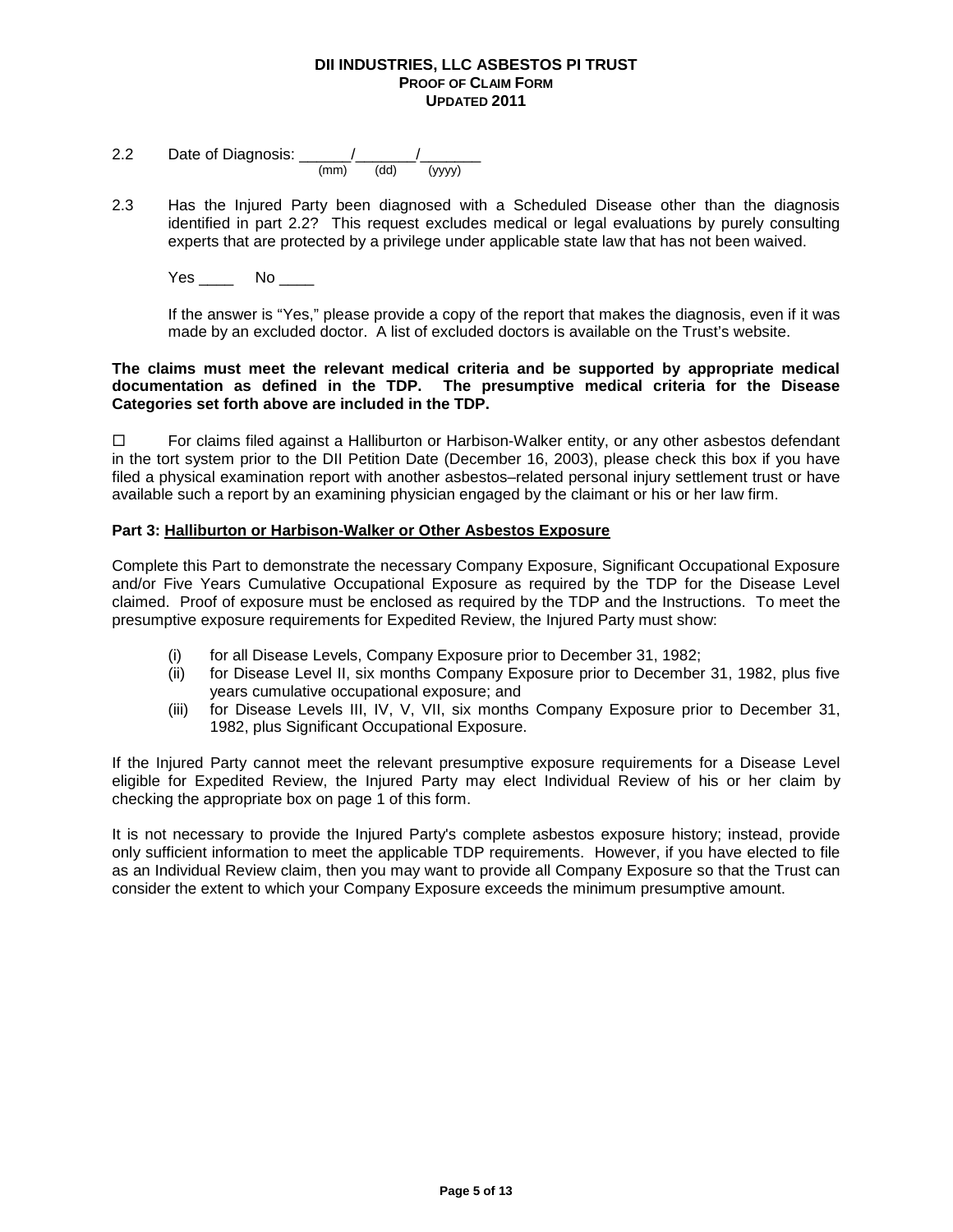*For Halliburton and Harbison-Walker exposures, a list of approved sites is available on the Trust website (see Exhibit A at [www.diiasbestostrust.org\)](http://www.diiasbestostrust.org/). Please reference this list and enter the Approved Site Code in Part 3.1 below.* 

*If the site you are alleging exposure to is not on the approved site list, please provide independent documentation of meaningful and credible evidence of exposure to asbestos-containing products or operations, including the name and address of the site, the product or operations to which you were exposed or evidence of why the product is not identifiable, and the years of exposure. This may be established by documentation including, but not limited to, the following:*

- *An affidavit of the Injured Party*
- *An affidavit of a co-worker*
- *An affidavit of a family member in the case of a deceased Injured Party*
- *Invoices*
- *Construction or similar records*
- *Sworn statement, interrogatory, or deposition*

**Please photocopy this page and list separately each company site, industry, or occupation upon which the Injured Party relies to establish the necessary exposure.** 

3.1 Site/Plant/Ship where Exposure Occurred:

If the site is on the approved Halliburton/Harbison-Walker site list, enter the Site Code **(Be sure that the entity identified on the site list is consistent with the entity you are claiming against - HAL or HW)**

Approved HAL/HW Site Code *(See Exhibit A at www.diiasbestostrust.org):* \_\_\_\_\_\_

3.2 If the site is not on the approved site list, please complete the following **AND** submit the required verifying documentation, as described above:

|     | (Street/PO Box)                                                                                                             |
|-----|-----------------------------------------------------------------------------------------------------------------------------|
|     | (City/State/Zip)                                                                                                            |
|     |                                                                                                                             |
| 3.3 | Date Exposure Began: $\frac{1}{(mm)}$ $\frac{1}{(yyyy)}$<br>Date Exposure Ended: $\frac{1}{(mm)}$ $\frac{1}{(yyy)}$         |
| 3.4 | Occupation Code at time of exposure _________<br>(See Exhibit B at www.dijasbestostrust.org for a list of Occupation Codes) |
|     | If your occupation is not identified on Exhibit B, please specify the occupation:                                           |
| 3.5 | Industry Code in which exposure occurred<br>(See Exhibit C at www.dijasbestostrust.org for a list of Industry Codes)        |
|     |                                                                                                                             |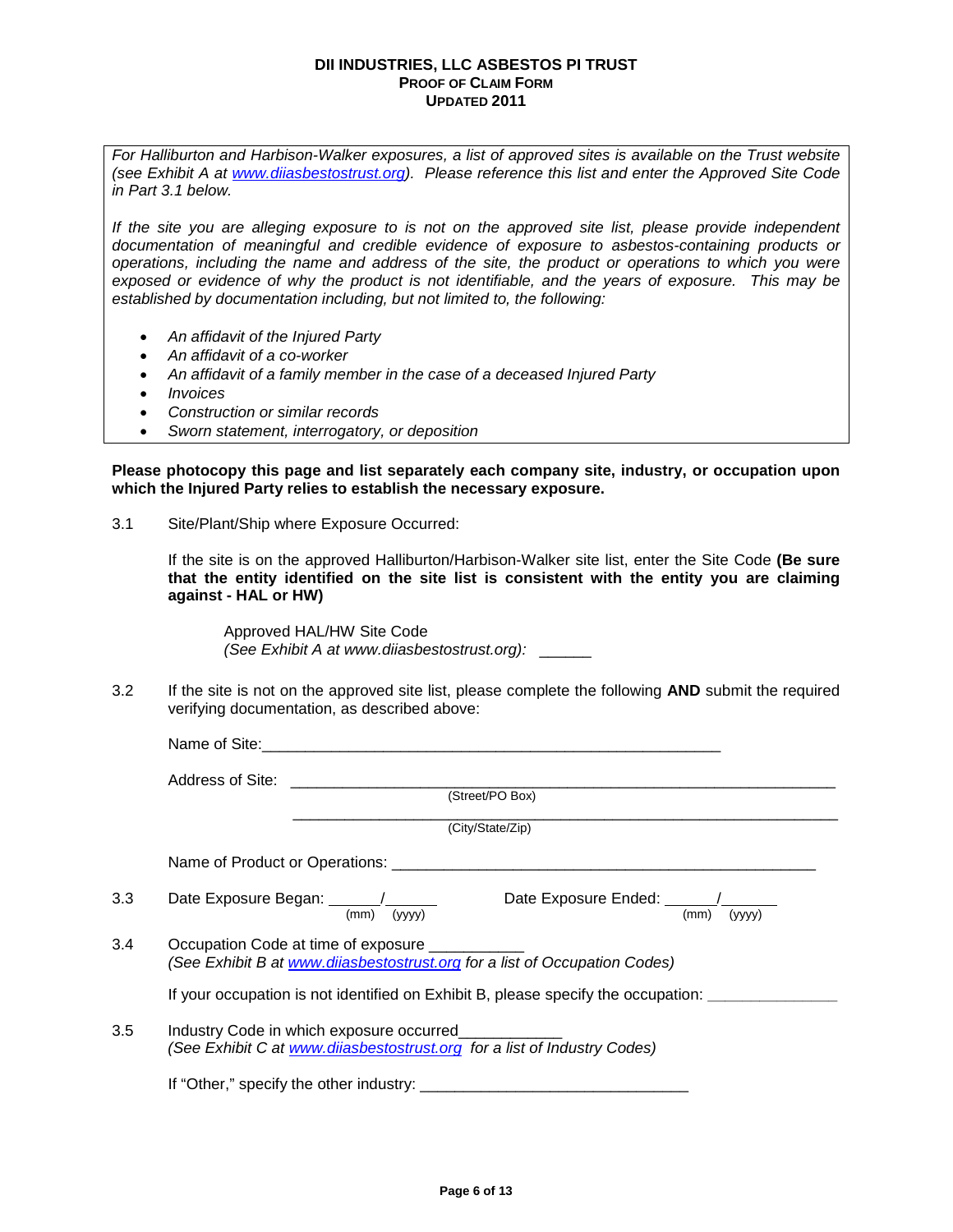- 3.6 Indicate the circumstances of exposure to asbestos:
	- $\Box$  Injured Party handled raw asbestos fibers on a regular basis;
	- $\Box$  Injured Party fabricated asbestos-containing products such that the Injured Party, in the fabrication process, was exposed on a regular basis to raw asbestos fibers;
	- $\Box$  Injured Party altered, repaired, or otherwise worked with an asbestos-containing product such that the Injured Party was exposed on a regular basis to raw asbestos fibers;
	- $\Box$  Injured Party was employed in an industry or occupation such that the Injured Party worked on a regular basis in close proximity to workers who did one or more of the above three activities; or

\_\_\_\_\_\_\_\_\_\_\_\_\_\_\_\_\_\_\_\_\_\_\_\_\_\_\_\_\_\_\_\_\_\_\_\_\_\_\_\_\_\_\_\_\_\_\_\_\_\_\_\_\_\_\_\_\_\_\_\_\_\_\_\_\_\_\_\_\_\_\_

\_\_\_\_\_\_\_\_\_\_\_\_\_\_\_\_\_\_\_\_\_\_\_\_\_\_\_\_\_\_\_\_\_\_\_\_\_\_\_\_\_\_\_\_\_\_\_\_\_\_\_\_\_\_\_\_\_\_\_\_\_\_\_\_\_\_\_\_\_\_\_

- $\Box$  Other. Briefly describe, in the space below, the circumstances of exposure:
- 3.7 Did the Injured Party experience the asbestos exposure identified in this Part 3 during a period of time when the Injured Party was an employee of:

| HAL Entities: □ | Yes | $\Box$ | N٥ |
|-----------------|-----|--------|----|
| HW Entities: □  | Yes | $\Box$ | N٥ |

If you answered "yes", please provide a written explanation explaining why the claim would not be barred or disallowed under any applicable workers' compensation program.

One example may be that the Injured Party had the minimum exposure to asbestos products for which a Halliburton Entity or Harbison-Walker Entity is liable while not employed by one of the debtor entities. Another example may be that the Injured Party did not receive workers' compensation benefits because the disease was diagnosed after employment ended.

\_\_\_\_\_\_\_\_\_\_\_\_\_\_\_\_\_\_\_\_\_\_\_\_\_\_\_\_\_\_\_\_\_\_\_\_\_\_\_\_\_\_\_\_\_\_\_\_\_\_\_\_\_\_\_\_\_\_\_\_\_\_\_\_\_\_\_\_\_\_\_\_\_\_\_\_\_

\_\_\_\_\_\_\_\_\_\_\_\_\_\_\_\_\_\_\_\_\_\_\_\_\_\_\_\_\_\_\_\_\_\_\_\_\_\_\_\_\_\_\_\_\_\_\_\_\_\_\_\_\_\_\_\_\_\_\_\_\_\_\_\_\_\_\_\_\_\_\_\_\_\_\_\_\_

 $(Last)$   $\overline{\hspace{1cm}}$   $(-kast)$   $(\overline{\hspace{1cm}}\hspace{1cm} (k))$   $(\overline{\hspace{1cm}}\hspace{1cm} (k))$   $(\overline{\hspace{1cm}}\hspace{1cm} (k))$ 

3.8. If this exposure is in support of an EOEP claim from Part 4, please enter the name of the OEP.

# **Part 4: Exposure to an Occupationally Exposed Person**

**Note: If an Injured Party alleges an asbestos-related disease resulting solely or in part from exposure to an occupationally exposed person, such as a family member, the Injured Party may seek Individual Review of his or her claim pursuant to Sections 5.3(b) and 5.5 of the TDP. See Choice of Claim Process box on first page of this claim form.** 

4.1 Is the Injured Party alleging an asbestos-related disease resulting in whole or in part from another person's occupational exposure, such as a family member (spouse, father, sister, etc.)?

Yes \_\_\_\_\_ No \_\_\_\_

If **Yes**, Part 3 above must also be completed for each occupationally exposed person.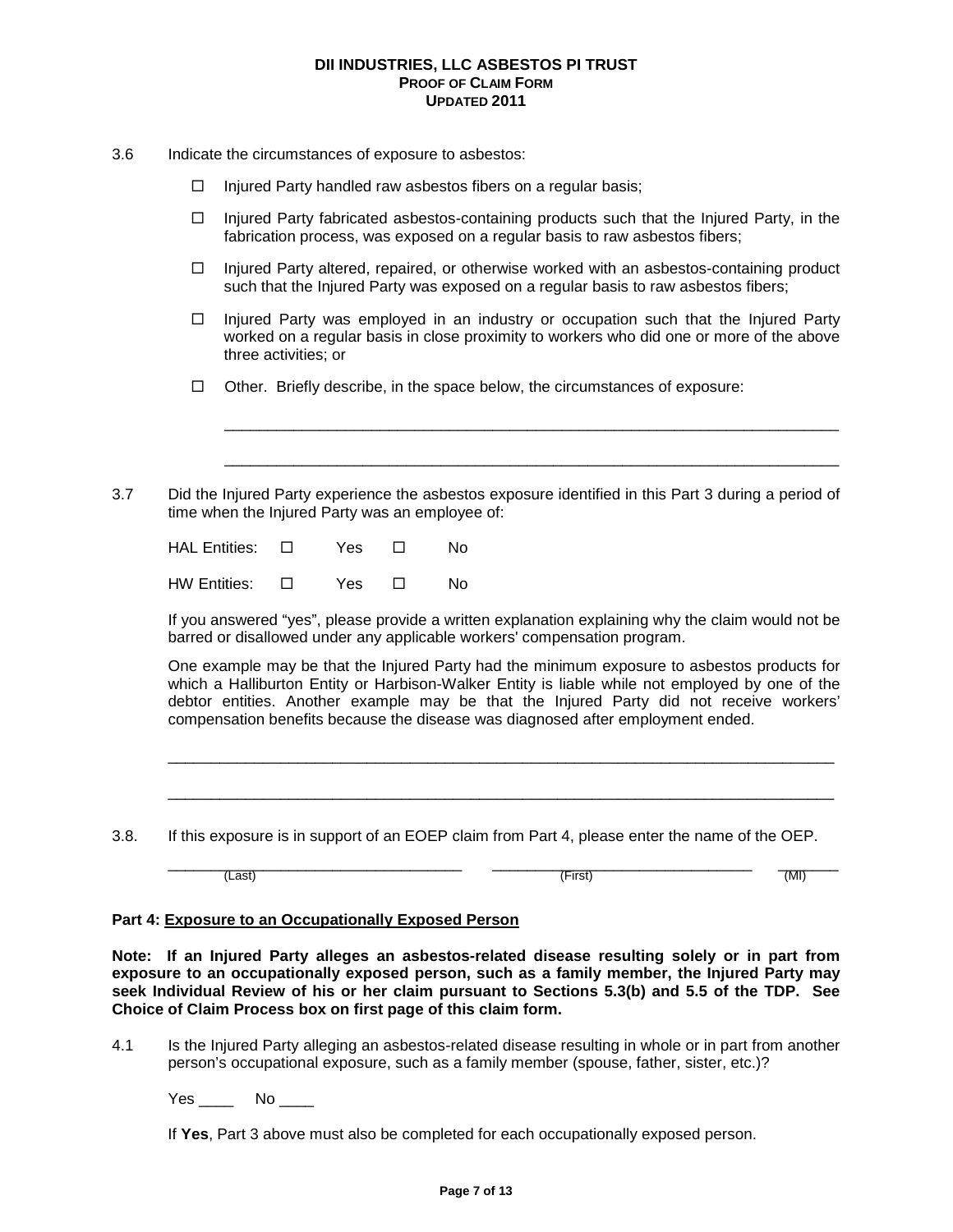4.2 Name of the Occupationally Exposed Person ("OEP"):

|     | Name:_________<br>(Last)                                                                                                                                                                                                       | (First)                                                                                                                                                                          | (MI) |
|-----|--------------------------------------------------------------------------------------------------------------------------------------------------------------------------------------------------------------------------------|----------------------------------------------------------------------------------------------------------------------------------------------------------------------------------|------|
| 4.3 | Date Exposure to OEP began: Month Year                                                                                                                                                                                         |                                                                                                                                                                                  |      |
|     | Date Exposure to OEP ended: Month _____ Year _____                                                                                                                                                                             | (yyyy)<br>(mm)                                                                                                                                                                   |      |
| 4.4 |                                                                                                                                                                                                                                |                                                                                                                                                                                  |      |
| 4.5 | Relationship to OEP: the contract of the contract of the contract of the contract of the contract of the contract of the contract of the contract of the contract of the contract of the contract of the contract of the contr |                                                                                                                                                                                  |      |
| 4.6 |                                                                                                                                                                                                                                | Describe the Injured Party's contact with the OEP and how the Injured Party was exposed to the<br>Halliburton Entity or Harbison-Walker Entity asbestos product through the OEP: |      |

**REMINDER: Part 3 must be completed for the occupationally exposed person. If the Injured Party also had direct occupational exposure to asbestos, Part 3 must also be completed for that exposure.** 

\_\_\_\_\_\_\_\_\_\_\_\_\_\_\_\_\_\_\_\_\_\_\_\_\_\_\_\_\_\_\_\_\_\_\_\_\_\_\_\_\_\_\_\_\_\_\_\_\_\_\_\_\_\_\_\_\_\_\_\_\_\_\_\_\_\_\_\_\_\_\_\_\_

# **Part 5: Litigation/Claims History/Jurisdiction**

Information provided in this part may affect the order of claims processing. It is also helpful in assisting the Trust with Statute of Limitations determinations. The Trust will process claims on a First In, First Out ("FIFO") basis as specified in section 5.1(a) of the TDP. For purposes of this section, please consider the registration of any claim with a pleural registry in any state or county to constitute the filing of a "claim."

#### *Photocopy and complete this page for each lawsuit filed against a HAL or HW entity.*

5.1 Has an asbestos related lawsuit or claim, other than a claim filed with the DII Asbestos Trust or other asbestos trust, ever been filed on behalf of the Injured Party?

Yes No

- 5.2 If you answered **Yes** to question 5.1, provide the following information regarding the lawsuit or claim.
	- 5.2.a Was one or more Halliburton Entities or Harbison-Walker Entities named as a defendant?

| $HAL$ Entities: $\Box$ | Yes | $\Box$ | N٥ |
|------------------------|-----|--------|----|
| $HW$ Entities: $\Box$  | Yes | $\Box$ | N٥ |

5.2.b Two-letter abbreviation of the state in which the suit was originally filed: \_\_\_\_\_\_\_\_\_\_\_\_\_\_\_\_

5.2.c Name of court in which suit was originally filed:

5.2.d Case Number :

5.2.e Date on which the suit was originally filed:  $\frac{1}{(mm)}$   $\frac{1}{(dd)}$  (yyyy)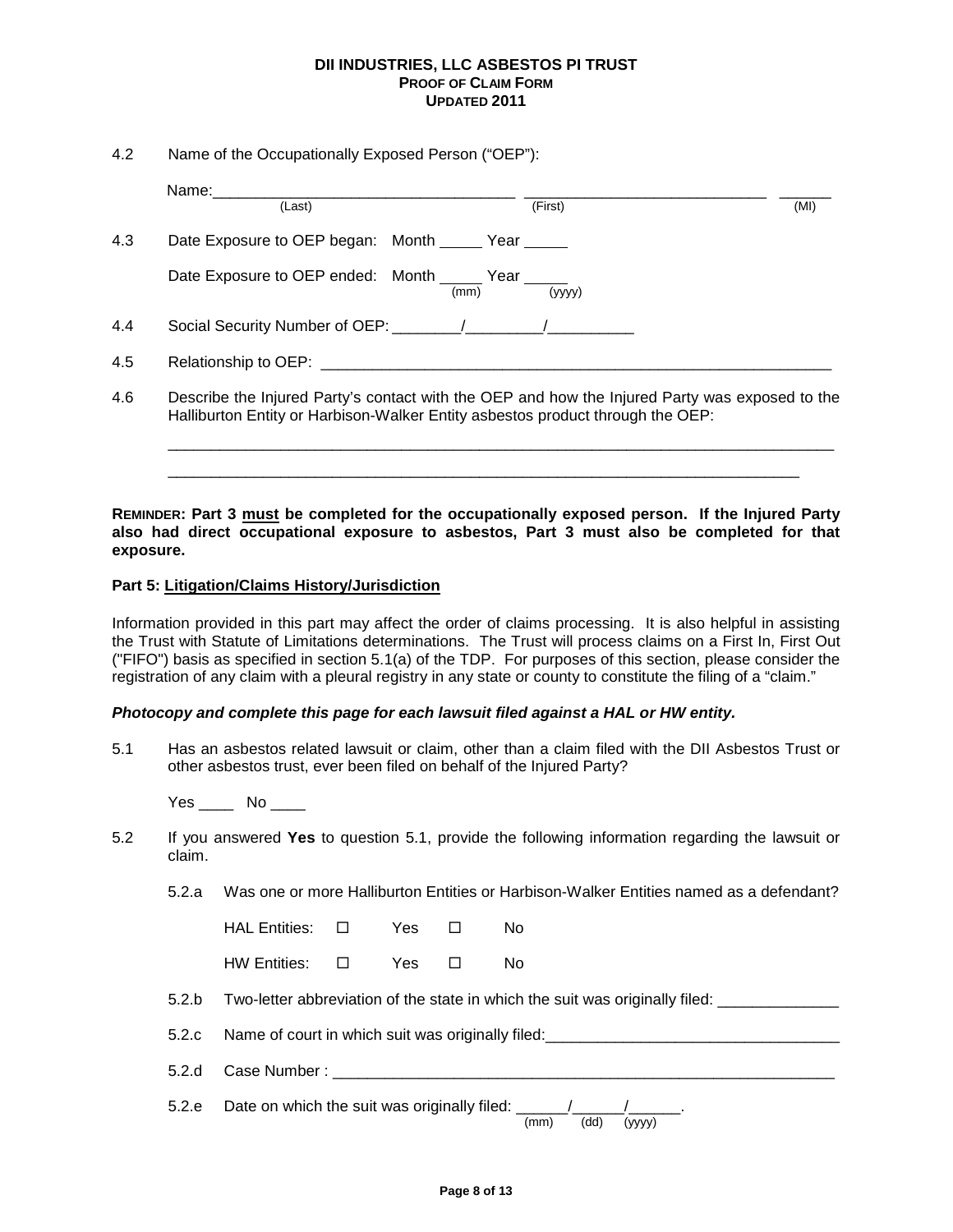5.2.f Has the Injured Party ever received money for an asbestos-related injury or asbestos claim from any:

| $HAL$ Entities: $\Box$ | Yes | $\perp$ | N٥ |
|------------------------|-----|---------|----|
| $HW$ Entities: $\Box$  | Yes | $\perp$ | Nο |

5.2.g. Has the Injured Party ever received money for an asbestos-related injury or asbestos claim from any other entity and, in exchange for the payment, released any Halliburton Entity or Harbison-Walker Entity from liability for the injury or claim?

HAL Entity:  $\Box$  Yes  $\Box$  No HW Entity:  $\Box$  Yes  $\Box$  No

5.2.h. If you answered **Yes** to 5.2f or 5.2g, the Release must be provided to the Trust, if available. If not available, please provide the Trust with the information requested in Part 5.2.a through 5.2.e above and, if known, the following additional information, which may assist to locate the document:

|        | Parties to the Release:                                     |                                 |
|--------|-------------------------------------------------------------|---------------------------------|
|        | Parties Released:                                           |                                 |
|        | Name of Injured Party's attorney:                           | <b>Injured Party's Attorney</b> |
|        | Name of Defense Attorney:                                   | Defense Attorney                |
| 5.2.i. | Was a final non-appealable judgment entered in the lawsuit? |                                 |
|        |                                                             |                                 |

□ Yes □ No

If you answered **Yes**, please identify below the parties against whom the judgment was entered.

\_\_\_\_\_\_\_\_\_\_\_\_\_\_\_\_\_\_\_\_\_\_\_\_\_\_\_\_\_\_\_\_\_\_\_\_\_\_\_\_\_\_\_\_\_\_\_\_\_\_\_\_\_\_\_\_\_\_\_\_\_\_\_\_\_\_\_\_\_\_\_

\_\_\_\_\_\_\_\_\_\_\_\_\_\_\_\_\_\_\_\_\_\_\_\_\_\_\_\_\_\_\_\_\_\_\_\_\_\_\_\_\_\_\_\_\_\_\_\_\_\_\_\_\_\_\_\_\_\_\_\_\_\_\_\_\_\_\_\_\_\_\_

5.3 If you answered "**No"** to either Part 5.1 or 5.2a then you must choose the "Claimant's Jurisdiction." Indicate the county, state and country that the Injured Party elects as the Claimant's Jurisdiction: (The selected jurisdiction can be one of the following: (i) the county, state and country in which the Injured Party resided at the time of diagnosis; (ii) the county, state and country in which the Injured Party resided when this claim is filed with the Trust; or (iii) a county, state and country in which the Injured Party experienced exposure to an asbestos-containing product, or to conduct related to an asbestos-containing product, for which one or more of the Halliburton Entities or Harbison-Walker Entities has legal responsibility.)

\_\_\_\_\_\_\_\_\_\_\_\_\_\_\_ \_\_\_\_\_\_\_\_\_\_\_\_\_\_\_\_\_\_\_\_\_\_ \_\_\_\_\_\_\_\_\_\_\_\_\_\_\_\_\_\_\_\_\_\_\_\_\_\_\_\_\_\_\_\_\_\_\_\_ County **State** State Country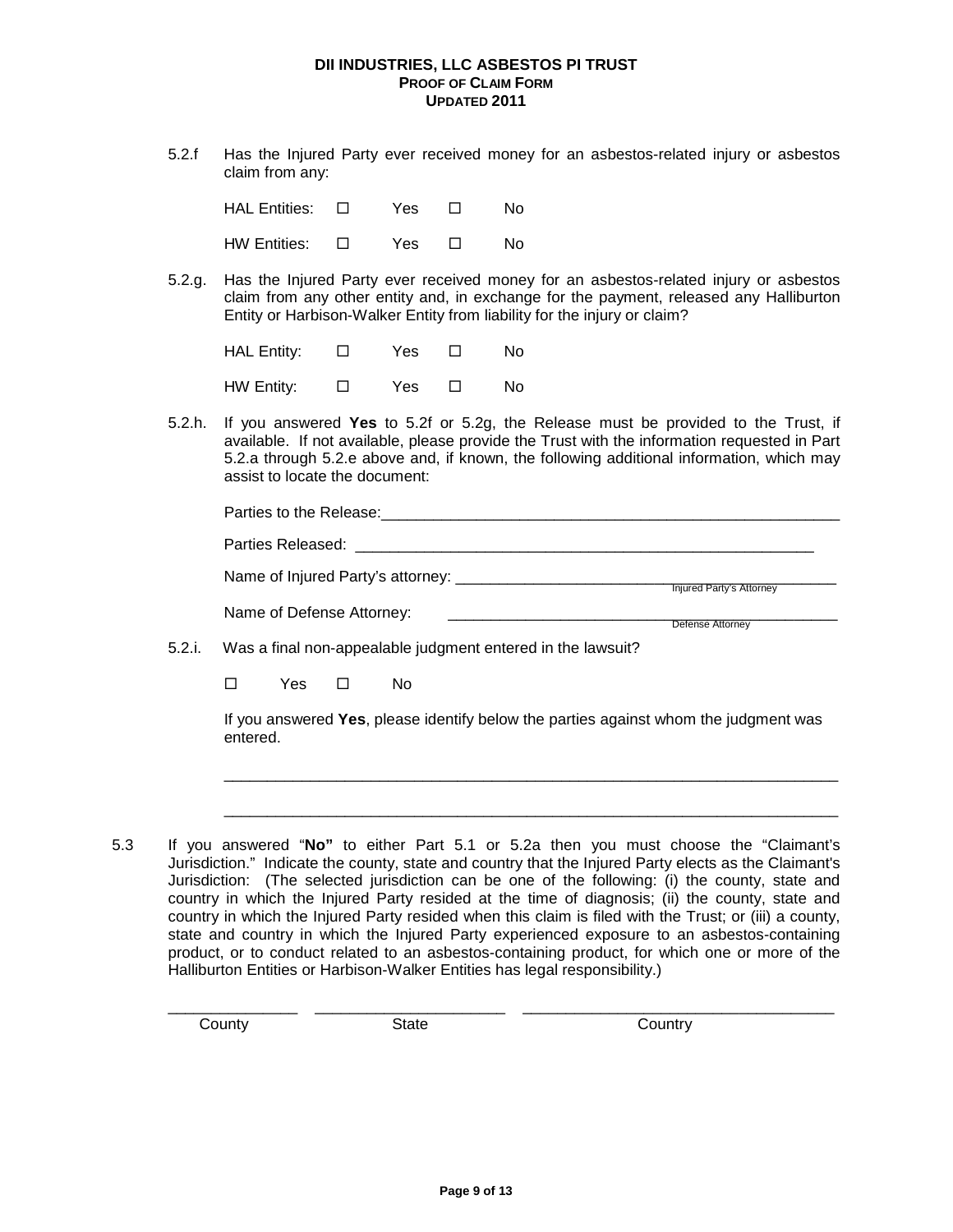5.4 Did any agreement toll the statute of limitations applicable to this Claim?

 $\square$  Yes  $\square$  No

If **Yes**, please state the beginning and ending dates of the tolling and attach a copy of the tolling agreement.

Beginning Date: **\_\_\_\_\_/\_\_\_\_\_\_/\_\_\_\_\_** Ending Date **\_\_\_\_\_/\_\_\_\_\_\_/\_\_\_\_\_** (mm) (dd) (yyyy) (mm) (dd) (yyyy)

# **Part 6: Financial Dependents–** *To be completed for IR claims only.*

List any financial dependents who derive at least one-half of their financial support from the Injured Party. If additional space is required, please photocopy this page and insert after current page.

|                                                      |                                                 | (First) | (MI)                                                     |
|------------------------------------------------------|-------------------------------------------------|---------|----------------------------------------------------------|
| 6.2 Date of Birth: $\frac{1}{(mm)}$ $\frac{1}{(dd)}$ | $\frac{1}{(yyyy)}$                              |         |                                                          |
| 6.3 Relationship:                                    | □ Spouse<br>$\Box$ Child                        |         | 6.4 Financially Dependent:<br>$\Box$ Yes<br>$\square$ No |
|                                                      |                                                 |         | (MI)                                                     |
| 6.2 Date of Birth: $\frac{1}{(mm)}$ $\frac{1}{(dd)}$ | $\frac{1}{(yyyy)}$                              |         |                                                          |
| 6.3 Relationship:                                    | □ Spouse<br>$\Box$ Child                        |         | 6.4 Financially Dependent:<br>$\square$ Yes<br>No<br>П   |
|                                                      |                                                 |         |                                                          |
|                                                      | 6.1 Name: $\frac{1}{\text{(Last)}}$ (Last)      | (First) | (MI)                                                     |
| 6.2 Date of Birth: $\frac{1}{(mm)}$                  | (yyyy)<br>(dd)                                  |         |                                                          |
| 6.3 Relationship:                                    | □ Spouse<br>$\Box$ Child<br>$\Box$ Other $\Box$ |         | 6.4 Financially Dependent:<br>Yes<br>No                  |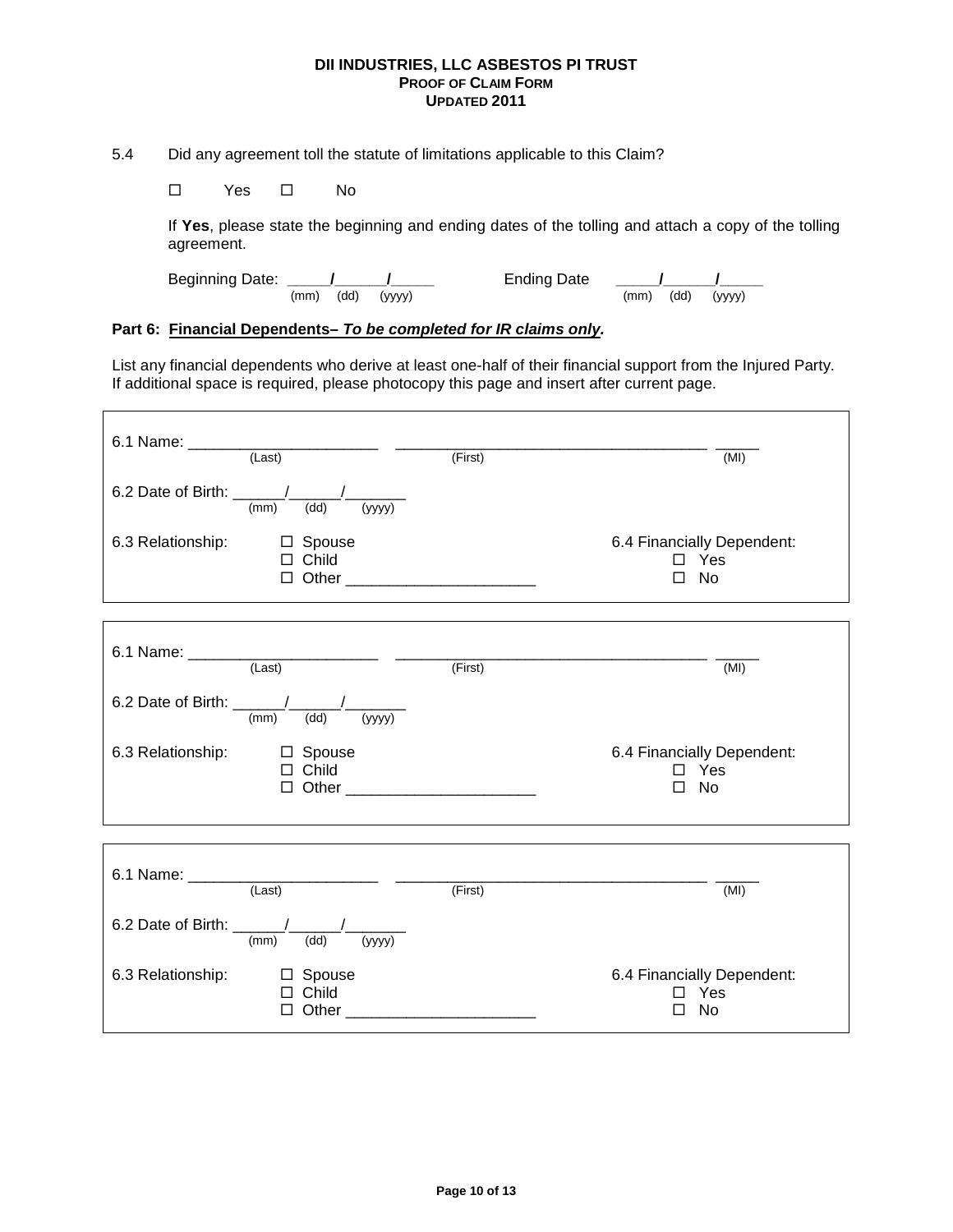# **Part 7: Smoking History -** *To be completed for IR Lung Cancer 1 and Lung Cancer 2 claims only.*

For each item, indicate whether the Injured Party has smoked. Please indicate the dates cigarettes or cigars were used, and the amount per day. Indicate fractional packs or fractional cigars as appropriate, e.g., three and one-half packs would be entered as 3.5.

┑

| 7.1 Has the Injured Party ever Smoked Cigarettes?<br>7.1.a From: $\frac{1}{\sqrt{1-\frac{1}{2}}}\$<br>$(mm)$ (yyyy)<br>7.1.b Packs per day: ________ (use decimal) | $Yes$ No $\_\_$<br>$(mm)$ (yyyy)                        |
|--------------------------------------------------------------------------------------------------------------------------------------------------------------------|---------------------------------------------------------|
|                                                                                                                                                                    |                                                         |
| 7.2 Has the Injured Party ever Smoked Cigars?                                                                                                                      | Yes No                                                  |
| 7.2.a From: $\frac{1}{2}$ /                                                                                                                                        | $\mathsf{To:}\qquad\qquad\mathcal{A}\qquad\qquad\qquad$ |

| 7.2.a From: $\sqrt{ }$<br>(mm)<br>(yyyy)     | To:<br>(yyyy)<br>(mm) |  |
|----------------------------------------------|-----------------------|--|
| 7.2.b Cigars per day: ________ (use decimal) |                       |  |

# **Part 8: Economic Loss** *– To be completed for IR claims only.*

Г

Economic Loss may include lost wages, loss of earning capacity, loss of household services, loss of pension and social security benefits and medical expenses directly attributable to the claimed asbestosrelated disease. Documentation to support the claimed losses must include third-party evidence of death or a disability directly related to an asbestos-related disease and an analysis and documentation of the resulting Economic Losses. **(If economic losses are being claimed, you must enclose an economic report or other relevant supporting documentation to support the loss).** 

**Total Economic Losses: \$\_\_\_\_\_\_\_\_\_\_\_\_\_\_\_\_\_\_\_\_\_\_\_\_\_\_**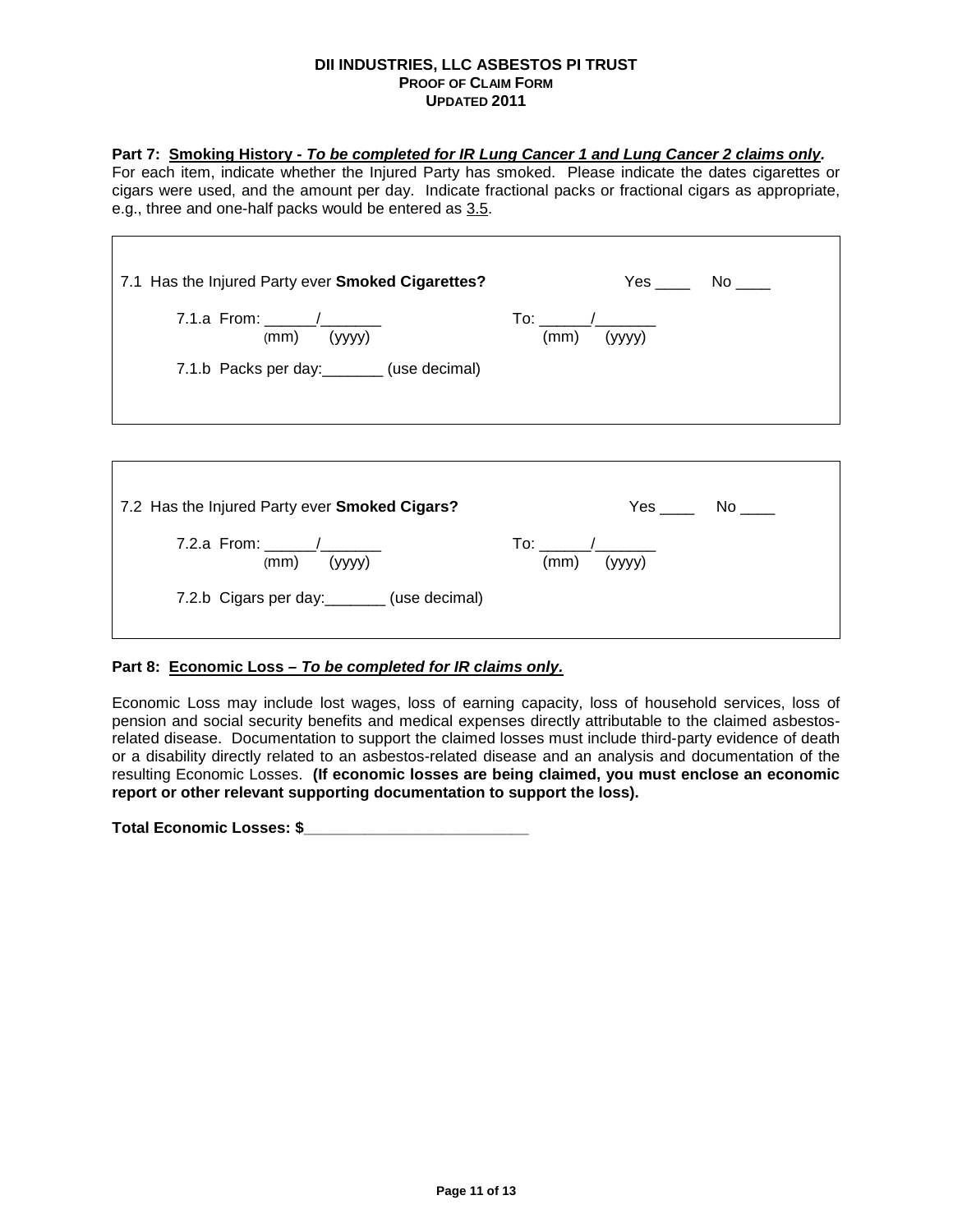# **Part 9: Extraordinary Claims**

**For the definition of what constitutes an Extraordinary Claim, refer to Section 5.4(a)(1) of the TDP or to the Instructions. The Injured Party can meet the requirements for an Extraordinary Claim by completing** *either* **Part 9.1** *or* **9.2.** 

9.1 Did the Injured Party's exposure occur primarily as the result of working at a manufacturing facility of one or more of the Halliburton Entities or Harbison-Walker Entities during the period the entities were engaged in manufacturing asbestos-containing materials?

Yes \_\_\_\_\_ No \_\_\_\_

If **Yes,** Social Security records or other independent third party evidence substantiating the Injured Party's employment at one or more of the sites is required.

9.2 Was at least 75% of the Injured Party's total asbestos exposure from Company Exposure?

Yes \_\_\_\_\_ No \_\_\_\_

If **Yes**, Social Security records or other independent third-party evidence substantiating the Injured Party's percentage of Company Exposure is required, and the Injured Party or personal representative must complete the certification which can be found on the Trust's website.

9.3 Indicate the true and correct percentage of the Injured Party's exposure to asbestos-containing products for which the entity is legally responsible immediately to the right of the entity's name.

#### **HALLIBURTON CLAIMS**

| Mid-Valley, Inc.<br>□ | $-\frac{9}{6}$ |
|-----------------------|----------------|
|-----------------------|----------------|

- □ DII Industries, LLC (f/k/a Dresser Industries, Inc.) \_\_\_\_%;
- □ Kellogg, Brown & Root, Inc. \_\_\_\_\_%;
- $\square$  Worthington %;
- Other: \_\_\_\_\_\_\_\_\_\_\_\_\_\_\_\_\_\_\_\_\_\_\_\_\_\_\_\_\_\_\_\_\_\_\_\_\_\_ \_\_\_\_\_%. *Insert Code (see Exhibit D at www.diiasbestostrust.org)*

# **HARBISON-WALKER CLAIMS**

- □ Harbison-Walker Refractories Company \_\_\_\_\_%;
- Other: \_\_\_\_\_\_\_\_\_\_\_\_\_\_\_\_\_\_\_\_\_\_\_\_\_\_\_\_\_\_\_\_\_\_\_\_\_\_\_ \_\_\_\_\_%. *Insert Code (see Exhibit D at www.diiasbestostrust.org))*